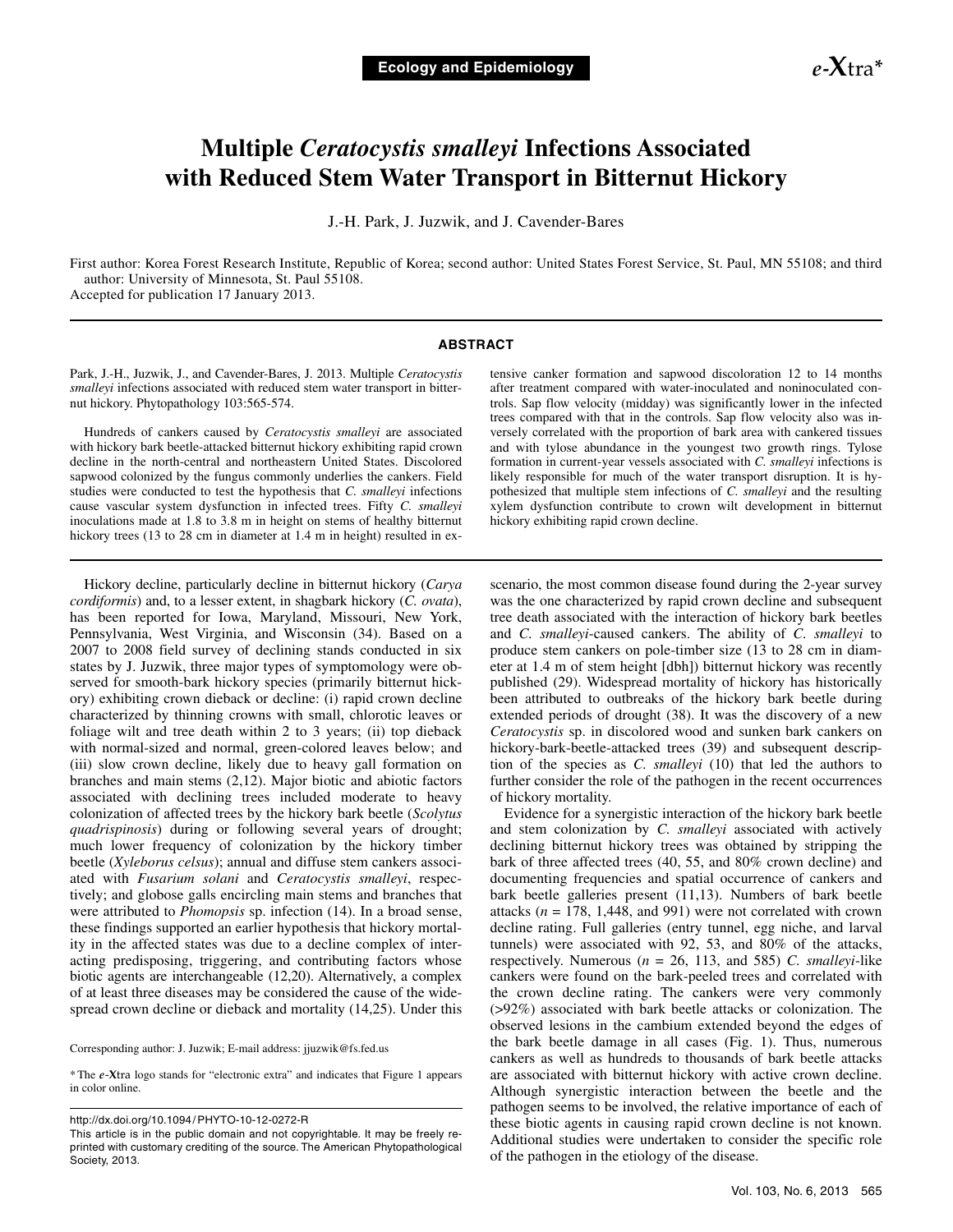Sapwood discoloration induced by *C. smalleyi* colonization in artificially inoculated trees (13 to 28 cm dbh) extended in axial and tangential directions for ≤30 cm on the main stem from the inoculation hole but evidence of systemic spread throughout inoculated trees was not found (27). However, multiple areas of discolored sapwood often account for a large portion of the sapwood when cross sections of naturally infected stems are examined. Similar symptoms have been reported for oak (*Quercus* spp.) trees infected with *Raffalea quercivora* in Japan (17). Xylem occlusion and subsequent interruption of water transport in locally discolored sapwood of these infected oak trees has been documented. The impairment of the xylem vessels in the discolored areas results in reduced amount and rate of water transport in infected oak trees (18,21,22). Colonization of tanoak (*Lithocarpus densiflorus*) sapwood by *Phytophthora ramorum* also results in discolored sapwood and interruption of water transport in that species (30). Based on these published reports, we hypothesized that multiple stem infections by *C. smalleyi* result in xylem dysfunction and reduced water transport in bitternut hickory.

Xylem water conductance is a key physiological function with implications for tree crown condition. Hydraulic function in trees affected by diseases has been measured in different ways. Dye injection has been used to distinguish conductive versus nonconductive xylem areas and paths of water conduction in oak trees affected by *R. que*r*civora* (18,22). Xylem pressure potential has been measured using a pressure chamber to determine the



**Fig. 1.** Numerous sapwood lesions visible in the cambial region and underlying Ceratocystis bark cankers on a naturally infected bitternut hickory after the bark was removed.

effects of Japanese oak wilt and of pine wilt disease on tree physiology (7,21). Hydraulic conductivity has been measured to determine the extent of xylem blockage in studies on Japanese oak wilt (41) and sudden oak death (4). Sap flow monitoring systems utilizing either heat pulse velocity measurements or Granier's thermal dissipation probes have also proved useful for investigation of hydraulic function of trees (8,19,32). Reduced sap flow velocity  $(J_s)$  (sap flow rate per unit of conducting sapwood area) has been observed with sudden oak death in tanoak (30) and blue stain in pine and Norway spruce (15,31,40) using sap flow monitoring techniques.

In 2008, field experiments were initiated utilizing Granier's thermal dissipation probes to test the hypothesis that *C. smalleyi* impairs water transport in diseased bitternut hickory. The specific objectives of our studies were to (i) evaluate differences in  $J_s$ between trees with numerous cankers and canker-free trees using a sap flow monitoring system and (ii) determine the relationship between  $J_s$  and (a) disease severity expressed as the proportion of the total bark area with inner bark lesions for the inoculated stem section and (b) selected xylem properties related to water transport within hickory trees. Due to the destructive nature of sampling required by the second objective, it would not be possible or appropriate to follow crown conditions of study trees beyond the period of sap flow measurement. Preliminary reports have been published (13,28).

# **MATERIALS AND METHODS**

**Experimental design.** An initial sap flow study using naturally declining bitternut hickory was attempted in late July 2009 in Shawano County, WI but was aborted due to data logger errors. The first experiment with artificially inoculated trees was able to proceed in September 2009 in Wabasha County, MN (44° 6′45′′N; 92° 10′34″W). A mixed hardwood stand with bitternut hickory composing 35% of the stand was selected for study. Hickory mortality associated with an outbreak of the hickory bark beetle had occurred 3 to 5 years prior to initiation of this experiment. Limited equipment and travel restrictions (federal government) allowed for sap flow monitoring of only six trees. The size of the study trees was 12.6 to 27.7 cm dbh. The selected trees had healthy crowns (<15% visible dieback) and stems without visible defect or damage. The trees were intermediate to co-dominant in the canopy. The six trees were spatially distributed within a 0.5-ha area of the stand. Treatments of study trees included (i) *C. smalleyi* inoculation of three trees in July 2008, (ii) sterile water inoculation of one tree, and (iii) two noninoculated, control trees.

A second experiment with a larger number of trees was warranted based on the results of the first experiment and made possible by the fabrication of additional probes by J.-H. Park and availability of additional data loggers from J. Juzwik. The experiment was conducted in a mixed hardwood stand in Chippewa County, WI (45° 11′5′′N; 91° 21′26′′W). Bitternut hickory composed ≈30% of the stand following a selective thinning conducted during winter 2006–07. Hickory mortality associated with an outbreak of the hickory bark beetle had occurred 3 years before initiation of this study and had prompted the selective thinning. The size of the study trees was 16.0 to 27.3 cm dbh and trees were intermediate to co-dominant in the canopy. Each study tree had a healthy crown and a stem free of defect or damage. The 11 study trees were spatially distributed within a 1.5-ha portion of the stand. Treatments of study trees included (i) *C. smalleyi*  inoculation of five trees in July 2009, (ii) sterile water inoculation of three trees, and (iii) three noninoculated, control trees.

**Fungus inoculation.** Isolates of *C. smalleyi* were obtained during 2007 from diseased trees near each of the two study sites. Two isolates were used for each site (CS0709 [GenBank accession numbers GU190738 and GU201530] and CS0729 [GenBank accession numbers GU190739 and GU201539] for Minnesota and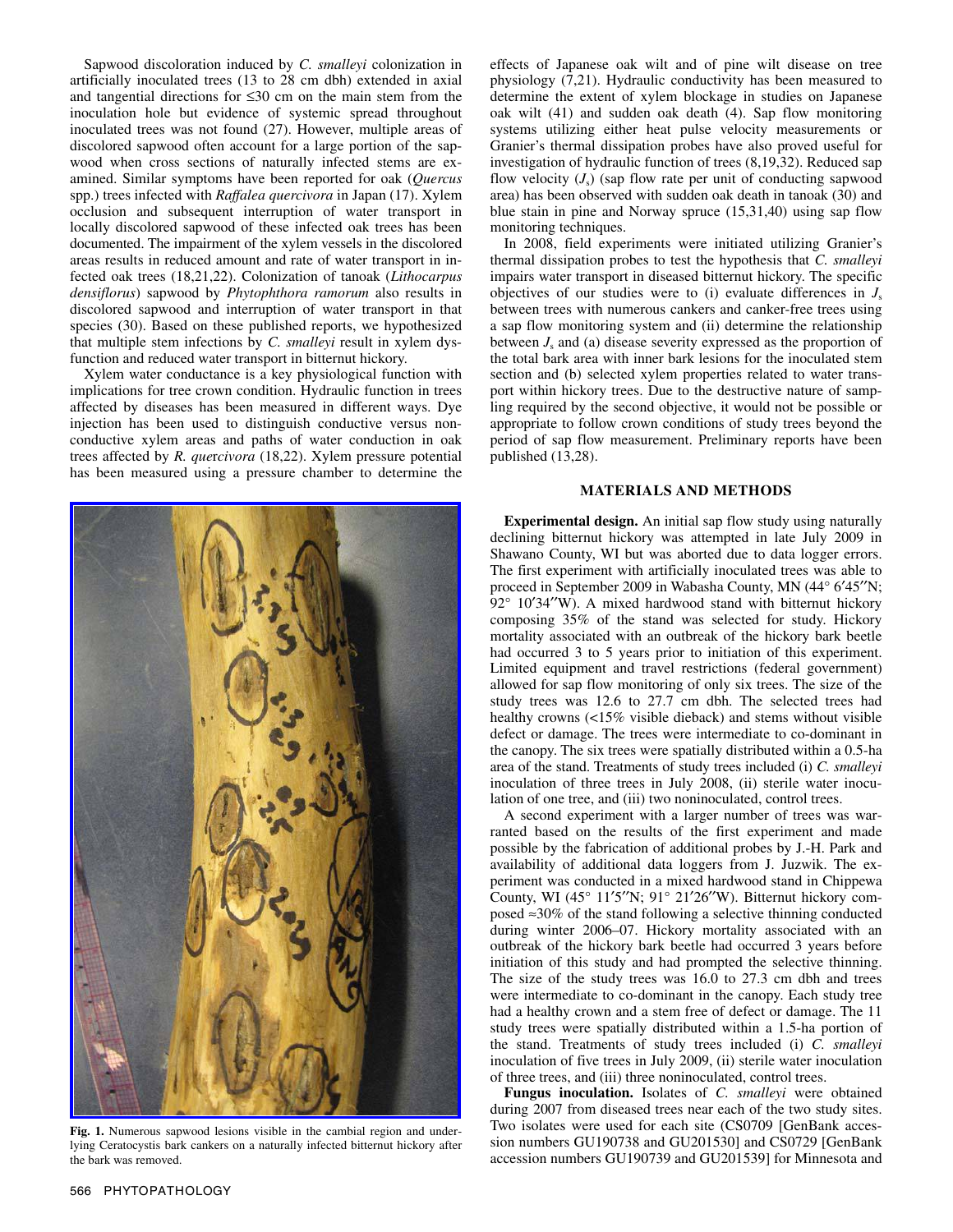CS0731 and CS0734 for Wisconsin). To prepare fungal inoculum, ascospores of *C. smalleyi* were collected from extruded masses on tips of perithecia of 1- to 2-week-old cultures on 2% malt yeast extract agar and suspended in 1.0 ml of sterile distilled water. Due to the sticky nature of ascospore masses, the suspension was homogenized with a tip sonicator. The spore suspension was adjusted to a concentration of  $1.0 \times 10^4$  ascospores/ml.

To mimic the numerous cankers found on naturally affected trees, multiple sites on the stem of the study tree were inoculated with *C. smalleyi*. In July 2008, 50 holes (0.6 cm in diameter) were made by aseptically drilling just into the outer sapwood between stem heights of 1.8 and 3.8 m on the main stem of four trees in Minnesota. In all, 12 to 13 holes slightly offset were drilled in each of four columns down the stem, representing the four cardinal directions. Aliquots (0.1 ml) of the fungal inoculum (1.0  $\times$ 104 ascospores/ml) or sterile distilled water (control) were pipetted into the 50 drilled holes on an individual tree. Each inoculated hole was sealed with moist cotton and moldable epoxy putty. The noninoculated tree was selected in July 2008 but no treatment was applied. Similar treatments, except with two Wisconsin isolates, were applied to trees on the Wisconsin site in July 2009. Noninoculated trees were selected at the same time.

*J***s measurements.** The Granier-type thermal dissipation probe (TDP) system was used to monitor  $J_s$  of the inoculated trees and noninoculated, healthy trees 12 to 14 months after the multiple inoculations. In September 2009, sap flow monitoring was initiated on study trees in the Minnesota stand. Three 3-cm-long thermal dissipation probes (Dynamax Inc., Houston), each of which consisted of two sensors (heated and unheated serving as a reference), were radially inserted into the sapwood ≈30 cm above the uppermost inoculation heights around the stem of each tree. To prevent thermal interference, the heated sensor was installed 4 cm above the unheated sensor, as recommended by the manufacturer. Two probes were placed along two selected inoculation rows and one probe was placed between two inoculation rows. To provide waterproofing, the sapwood–air interface of each probe location was sealed with silicone and covered with a plastic cup. The stem area where three probes were placed was covered with reflective bubble wrap for thermal insulation. Signals from the sensors were monitored every 15 s, and 30-min means were recorded by a data logger (CR 10X; Campbell Scientific Inc., Logan, UT) for 18 days (18 September to 5 October). The signal recorded was the temperature difference between the heated and unheated sensors that was dependent on the rate of sap flow around the probes. As sap flow rates increased, heat was dissipated more rapidly and the temperature difference decreased (23).

 $J_s$  in grams of  $H_2O$  m<sup>-2</sup> s<sup>-1</sup> was calculated following Granier's equation (8) as  $J_s = 119 \left[ (\Delta T_M - \Delta T)/\Delta T \right]^{1.231}$ , where  $\Delta T$  (°C) is the mean temperature difference between sensors during each halfhour measurement interval and  $\Delta T_M$  is the maximum  $\Delta T$  when there is no sap flow. Because sapwood depth (average of 2 cm) was shorter than the length of the 3-cm-long probe, the equation was calibrated for data obtained from the 3-cm-long probes following Lu et al (19). The software package BaseLiner (version 2.4.1; Hydro-Ecology Group, Duke University, Durham, NC) was used to calculate  $\Delta T_M$  and *J<sub>s</sub>*.  $\Delta T_M$  was calculated as the maximum temperature difference measured over each 24-h cycle. Because this method can lead to an underestimate of nocturnal  $J<sub>s</sub>$  if water transport occurs at night,  $\Delta T_M$  was considered eligible for data analysis only when there were no rain events within 24 h and the night-time vapor pressure deficit remained <0.2 kPa.

In July 2010, sap flow monitoring was initiated on study trees in the Wisconsin stand using one commercially manufactured (3-cm-long) (Dynamax Inc.) and two hand-manufactured probes on each tree. Sensors of a 2-cm-long probe were placed 10 cm apart according to Granier's (8) method. Probes were installed ≈30 cm above the uppermost inoculation heights along three vertical inoculation rows on the east, west, and north sides. Signals from the sensors were monitored every 15 s, and 30-min means were recorded by two data loggers (CR 23X; Campbell Scientific Inc.) for 24 days (30 July to 22 August).

**Evaluation of visual symptoms, pathogen recovery, and selected xylem properties.** Tree crowns were checked for symptoms of dieback or decline 12 or 13 months after inoculation but prior to sap flow monitoring. After sap flow monitoring was completed and TDP probes were removed, the size (length and width) of the canker (specifically, inner bark lesion) was measured for each inoculation point after the outer bark was removed using a drawknife. For Minnesota trees, the size of sapwood discoloration (length, width, and radial depth) beneath each canker was also measured after trees were felled and stem sections quartered using a bandsaw. For evaluating disease severity on each inoculated tree, the proportion of bark-cankered stem area (the inoculated stem section area with Ceratocystis cankers) was calculated by dividing total inner bark lesion area by the stem surface area where 50 inoculations were made. The area of each inner bark lesion was calculated using the equation for an ellipse  $[\pi \times 1/2]$ (lesion length)  $\times$  1/2 (lesion width)]. Surface area of the stem section with 50 inoculation points was estimated using the equation for the outer surface area of a cylinder with the measured length (2 m plus length of longest inner bark lesion extending from top and bottom inoculation holes) and the average of the top and bottom diameters of the inoculated stem section  $[\pi \times 1/2]$  (top  $diameter + bottom diameter) \times (length)$ ].

Blocks of stem tissue that contained the edges of four cankers or control wounds were excised from each tree and stored in polyethylene bags at 4°C. In the laboratory, small wood cubes were cut from the sampled blocks and placed in small moist chambers maintained at room temperature ( $\approx$ 25°C) to stimulate fungus sporulation. The wood cubes were examined at 10 and 20 days for presence of *C. smalleyi* perithecia. Ascospore masses on tips of perithecia found on the wood cubes were transferred to 2% malt yeast extract agar amended with streptomycin sulfate at 100 ppm to obtain fungal isolates.

Water transport within a plant largely depends on gradients in water potential along the soil–plant–atmosphere continuum and xylem structures that control hydraulic properties. Size of vessels is one of the important anatomical features of the xylem. According to the Hagen-Poiseuille law for volume flow through ideal capillary tubes, volume flow rate through a vessel increases with the fourth power of the vessel radius (26). Thus, hydraulic efficiency is governed by the proportion of large vessels that conduct more water. To determine whether there were any intrinsic differences in vessel size-related characteristics that could have affected water conduction in study trees, mean vessel diameter, mean hydraulic vessel diameter which gives more weight to large vessels, and the size distribution of vessels were measured. Two sapwood cubes (1.5 by 1.5 by 2.0 cm) were taken from the outer sapwood above and below each probe location. Cross sections (20 to 25 µm in thickness) that included the outer 10 growth rings were made from each wood cube using a sliding microtome (Model 860; American Optical, Southbridge, MA), stained in toluidine blue O (0.5% aqueous) and mounted in 10% glycerol. For each probe location, 500 vessels were analyzed (250 vessels for each wood cube; 50 vessels from the outer two growth rings and 200 vessels from the 3rd to 10th growth rings). To estimate vessel diameter (d), the maximum and minimum widths of each vessel were measured at ×100 magnification using imaging software NIS-Elements (Nikon, Japan) and averaged. Mean vessel diameter of each tree was calculated by averaging vessel diameters estimated in three probe locations. Mean hydraulic vessel diameter (D) (37) was also calculated from the measured vessel diameters (d) for each tree as  $D = \Sigma d^5 / \Sigma d^4$ . For size distribution of vessels in an individual study tree, all measured vessel diameters were classified into 30-µm-diameter classes and the frequency of each diameter class was calculated.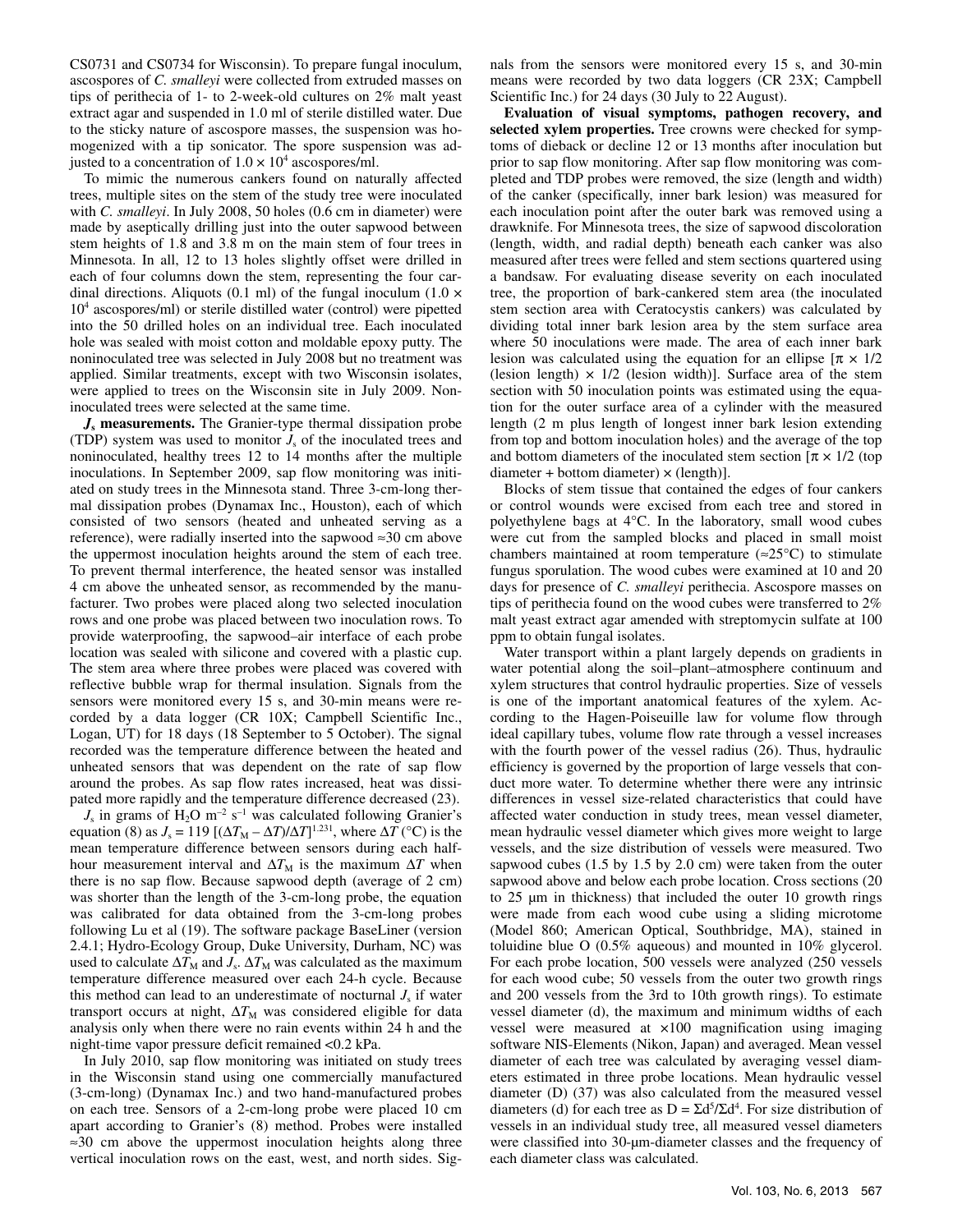A tylosis is a balloon-like evagination of protoplasm into a xylem vessel through a pit from an adjacent living parenchyma cell (1). Vessel occlusion by tyloses has been observed in trees with vascular wilt diseases such as oak wilt and Dutch elm disease (6,26). Because such extensive vascular plugging by tyloses has been closely linked to xylem dysfunction in trees with Japanese oak wilt and with sudden oak death (4,17,30), the abundance of tyloses formed in response to multiple *C. smalleyi* inoculations was evaluated. Tylose formation was observed at ×100 magnification with the same cross sections used for vessel diameter measurements. The proportion of vessels with tyloses among 500 vessels per probe location was estimated in each growth ring from the outermost to the 10-year-old growth ring  $(n = 50$  per growth ring). Tylose abundance in the outer two growth rings which might have more impact on water conduction and in the outer 10 growth rings was estimated separately.

**Data analyses.** Effects of *C. smalleyi* inoculation on symptom development (i.e., the average area of cankers) were compared with the inoculation wound area of water control trees using a two-sample *t* test for means at 95% confidence level. Due to nonindependence of the sensor-measured data, mean peak values of  $J<sub>s</sub>$ for each sap flow monitoring tree on a subset of days when monitoring was done ( $n = 6$ , Minnesota;  $n = 9$ , Wisconsin) were obtained from the cell means of a repeated-measures analysis of variance (ANOVA) output. Selection of the subset of days was chosen based on when representative trends of sap flow were detected for the full set of trees over the entire monitoring period (18 days, Minnesota; 24 days, Wisconsin). The resulting means and standard errors for  $J_s$  for each control and fungus-inoculated tree were used to test for differences between the two treatment groups using two-sample *t* tests for means at 95% confidence level. Mean vessel diameter, mean hydraulic vessel diameter, and tylose abundance (%) of fungus-inoculated trees were compared with those of control trees (water control and noninoculated trees) using a two-sample *t* test for means at 95% confidence level. Factorial ANOVA was performed to determine whether the xylem properties were affected by location. A  $\chi^2$  analysis was performed on the vessel diameter distribution to compare distributions in fungus-inoculated trees versus control trees for both the youngest 2 growth rings and the outer 10 growth rings. This was done to test whether inherent differences existed in the anatomy of the trees used for the two treatment groups. Correlation analysis using Pearson correlation coefficients was used to determine the significance of association between mean peak  $J_s$  and proportion of



**Fig. 2.** Bark cankers and sapwood discoloration on bitternut hickory tree stems. **A,** Underlying sapwood discoloration (DS; delineated by dashed line) corresponding to three discontinuous bark lesions (black arrows) in longitudinal radial face of a *Ceratocystis smalleyi*-inoculated tree. White arrow indicates the inoculation point. SW: sapwood and HW: heartwood. **B,** Water-inoculated wound callused over by newly formed callus tissues on a water-inoculated tree. **C,**  Diffuse cankers exhibiting long, reddish-brown inner bark lesions on one of the *C. smalleyi*-inoculated trees.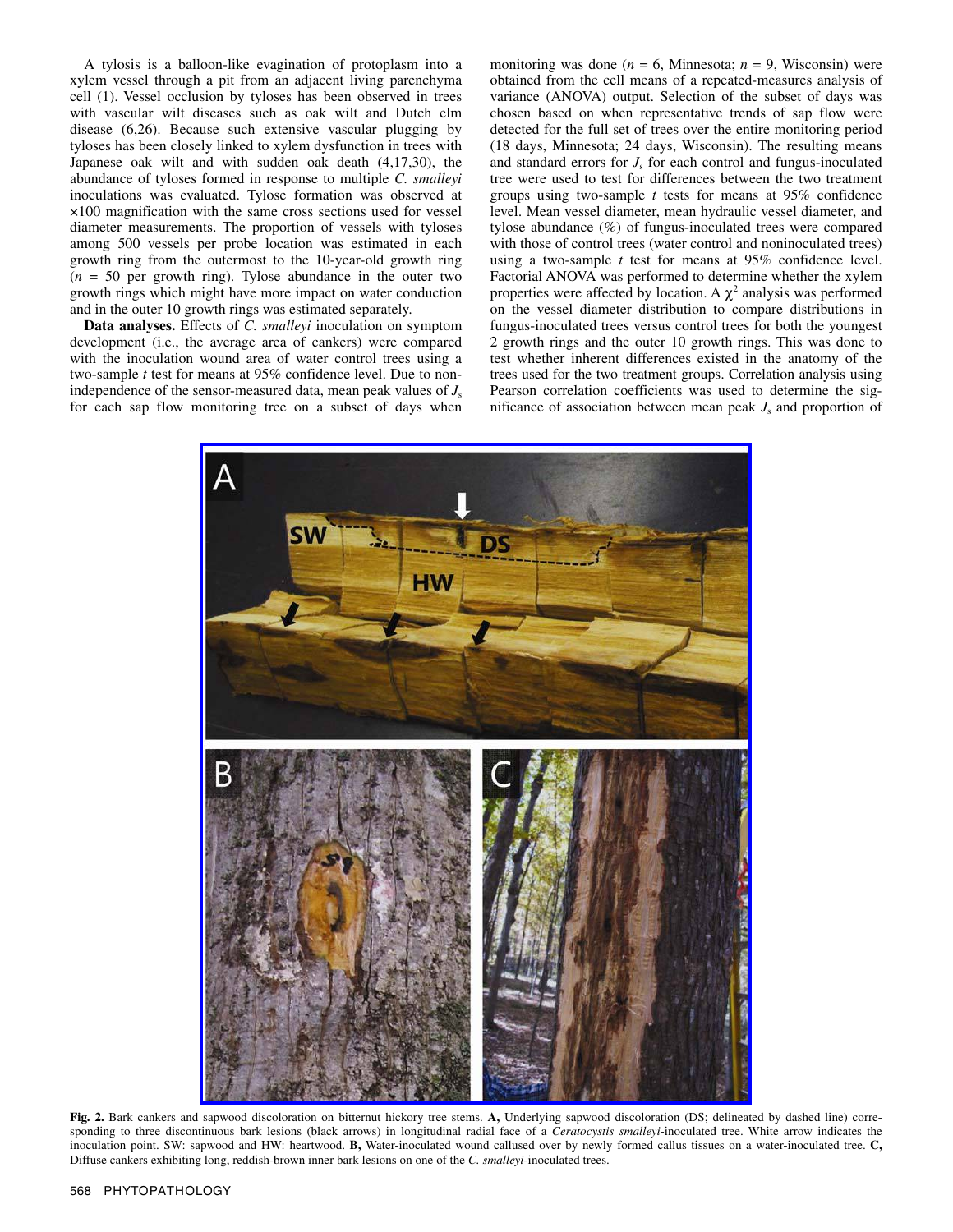cankered or discolored stem area, mean vessel diameter, mean hydraulic vessel diameter, or tylose abundance measurements. When significant correlation was found, linear regression analysis was conducted to examine the relationship between mean peak  $J_s$  and the measured parameter. All statistical analyses were conducted using SAS statistical software (version 9.1; SAS Institute Inc., Cary, NC). Numerical methods (the Kolmogrov-Smirnov test, Cramervon Mises test, and Anderson-Darling test in the Univariate Procedure in SAS) for evaluating normal distribution and tests for equal variances (TTEST procedure in SAS) were conducted for data subsequently subjected to *t* test analysis. The Shapirio-Wilk W test was used to assess normality and the White test for equality of variances for data sets later subjected to linear regression analysis. When outliers were suspected, datasets were analyzed with and without the suspect points prior to the final analysis.

### **RESULTS**

**Visual disease symptoms.** Fourteen months after inoculation, no obvious external symptoms in the tree crown such as wilting leaves or crown decline were observed in any inoculated trees in Minnesota. In Wisconsin, only one of five fungus-inoculated trees exhibited a declining crown ( $\approx 60\%$  visible dieback) 12 months after inoculation.

However, 12 to 14 months (Wisconsin and Minnesota, respectively) after the inoculation, stems of *C. smalleyi*-inoculated trees exhibited numerous cankers characterized by bark necrosis and sapwood discoloration (Fig. 2A) whereas no cankers were found on water-inoculated trees (Fig. 2B). The cankers were mostly long, narrow, diffuse cankers with reddish inner bark, as previously described (29) (Fig. 2C). Larger cankers (mean  $64.3 \pm 13.6 \text{ cm}^2$ ) developed in Wisconsin trees compared with those on Minnesota trees (mean  $16.9 \pm 3.0 \text{ cm}^2$ ), in spite of being evaluated 2 months earlier ( $P < 0.0001$ ) (Fig. 3). In Wisconsin, many of the cankers coalesced (Fig. 2C). In such cases, lesion length was measured up to the middle point of the two inoculation points. This may have resulted in underestimation of canker area. For water controls, bark necrosis was restricted to the wound site itself and many inoculation points were callused over at the time of evaluation (Fig. 2B). Canker areas of *C. smalleyi*-inoculated trees were larger than necrotic areas associated with water control inoculation points ( $\alpha$  = .05).

The proportion of cankered stem area of fungus-inoculated trees was much larger than the proportion of discolored areas associated with water inoculation on control trees in both locations (Table 1). Furthermore, the proportion of cankered stem areas was consistently larger for fungus-inoculated trees in Wisconsin than in Minnesota.

For main stem sections from study trees in Minnesota, sapwood discoloration extended beyond its corresponding bark lesion along the stem axis when inoculated with the fungus (Fig. 2A). Occurrences of two to three discontinuous bark lesions corresponding to a continuous, discolored sapwood area were commonly observed in fungus-inoculated trees (Fig. 2A). Because many cankers had coalesced, it was hard to delineate discolored sapwood corresponding to an individual inoculation point. Thus, the length or volume of discolored sapwood was not measured. In the radial direction, sapwood was discolored up to 3.3 cm inward from the cambium in response to the fungal infection, reaching the outer boundary of heartwood in many cases. Control wounds had little, if any, discolored sapwood. *C. smalleyi* was recovered from all canker samples but was not isolated from the controls. Stem sections of Wisconsin study trees were not dissected to examine internal sapwood discoloration.

**Diurnal patterns of** *J***s.** All trees exhibited similar diurnal trends of sap flow (i.e., sap flow began to increase at approximately 6:00 a.m., continued to increase during the morning, peaked just after 12 noon, declined sharply after sunset, and remained low at night) (Fig. 4A and B). The values of  $J_s$  did not differ between water-inoculated and noninoculated, healthy trees in the Wisconsin experiment (Fig. 4B). Compared with the control groups (pooled data of water-inoculated and noninoculated trees), fungus-inoculated trees had consistently lower flux of water during the midday hours at both sites (Fig. 4) ( $\alpha$  = 0.05).

To compare daily  $J_s$  of fungus-inoculated trees to control trees 12 to 14 months (Wisconsin and Minnesota, respectively) after inoculation, peak values of  $J<sub>s</sub>$  on selected days were obtained from cell values of the output from repeated-measures ANOVA. Selected days were chosen when representative trends of sap flow were detected for the full set of trees. For control trees, mean peak  $J_s$  was 26.3 to 30.0 g m<sup>-2</sup> s<sup>-1</sup> in Minnesota and 34.2 to 49.3 g  $m^{-2}$  s<sup>-1</sup> in Wisconsin. Fungus-inoculated trees only achieved a mean peak  $J_s$  of 10.7 to 18.1 g m<sup>-2</sup> s<sup>-1</sup> in Minnesota and 5.7 to 27.2 g m<sup>-2</sup> s<sup>-1</sup> in Wisconsin. In Minnesota, the mean peak  $J_s$  of all infected trees (14.0  $\pm$  2.1 g m<sup>-2</sup> s<sup>-1</sup>) was reduced by 51% compared with control trees  $(28.6 \pm 1.1 \text{ g m}^{-2} \text{ s}^{-1})$  ( $P = 0.009$ ). In Wisconsin, inoculated trees experienced a 64% decrease in the mean peak  $J_s$  (15.3  $\pm$  3.8 g m<sup>-2</sup> s<sup>-1</sup>) compared with control trees  $(41.9 \pm 2.2 \text{ g m}^{-2} \text{ s}^{-1})$  ( $P = 0.0001$ ).  $J_s$  was consistently lower in Minnesota, where it was monitored later in the year (18 September to 5 October 2009) than in Wisconsin (monitored during the late summer, 30 July to 22 August 2010) (Fig. 4).

**Xylem properties of stems.** Vessel characteristics were analyzed to determine whether there were any inherent differences in tree anatomy that could have affected the hydraulic function of study trees. Because vessel size-related characteristics did not vary by site ( $P = 0.17$  for vessel diameter and  $P = 0.07$  for hydraulic vessel diameter), the data from both sites were pooled (Table 2). Mean vessel diameters and mean hydraulic vessel diameters did not significantly differ between control and fungusinoculated trees  $(P = 0.54$  and 0.19, respectively). One of five fungus-inoculated trees had relatively small mean vessel diameter (84.7  $\mu$ m) and mean hydraulic vessel diameter (191.7  $\mu$ m) in Wisconsin, thereby reducing the average values of the treatment group. Yet, differences in mean vessel diameters and mean hydraulic vessel diameters between fungus-inoculated versus control trees were insignificant. Vessel diameter distributions of control and inoculated trees were also homogeneous for the youngest two growth rings  $(\chi^2 = 2.34, P = 0.99)$  and for the outer 10 growth rings ( $\chi^2$  = 2.34, *P* > 0.99) (Fig. 5).



**Fig. 3.** Average area of cankers resulting from inoculation with four isolates of *Ceratocystis smalleyi* compared with area of discoloration associated with water inoculation on controls in two study sites. Canker development was evaluated 14 months after inoculation with two local isolates in Minnesota and 12 months after inoculation with two local isolates in Wisconsin. Measurements from 50 cankers or wounds of each study tree were averaged for the two isolates per site combined. Average values are presented for waterinoculated control trees ( $n = 1$  in Minnesota and  $n = 3$  in Wisconsin) and  $n = 3$ or 5 trees for *C. smalleyi* inoculation in Minnesota and Wisconsin, respectively. Error bars represent standard error for canker or wound area.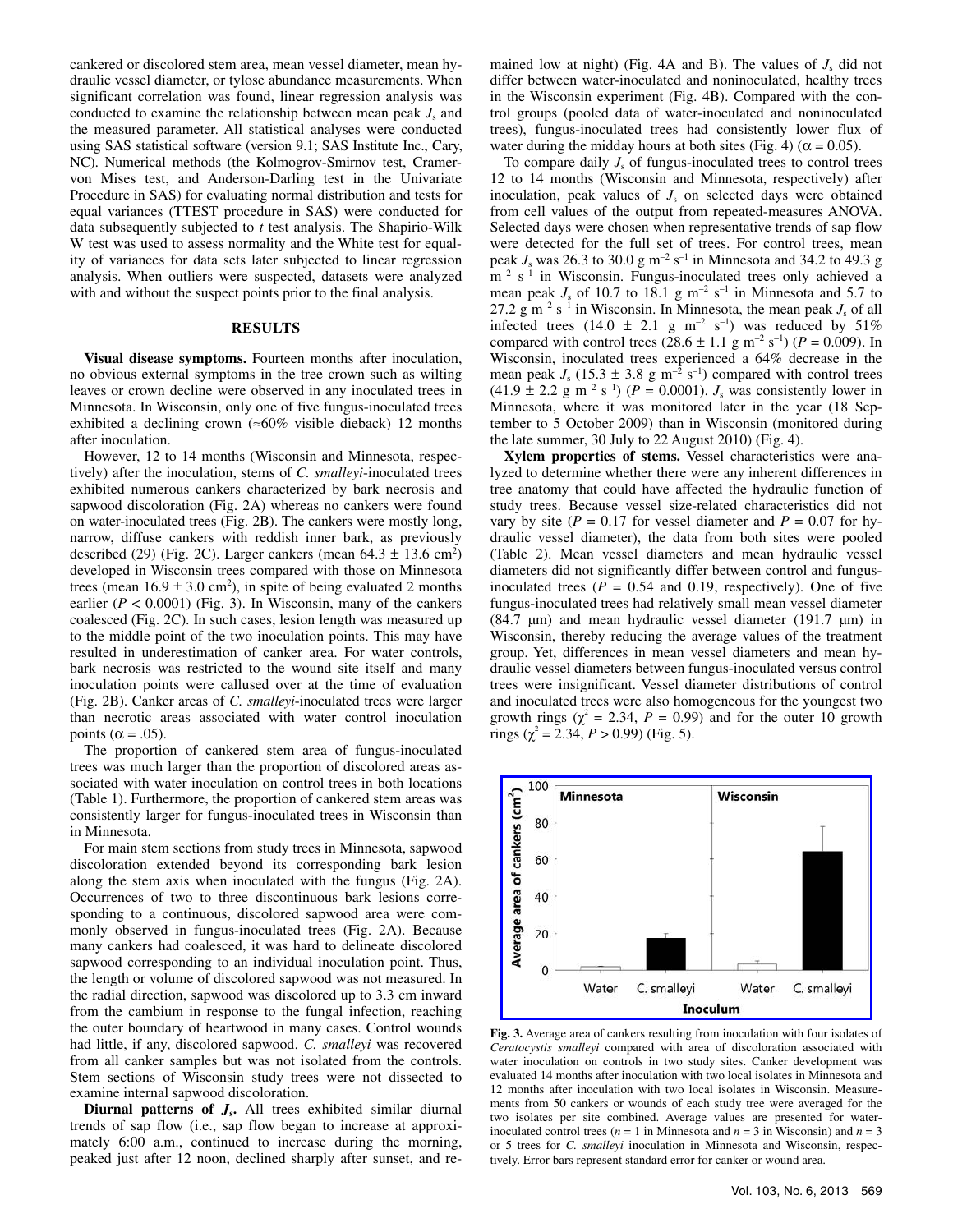Tyloses within vessels were observed in both control and fungus-inoculated trees but more frequently in the latter group (Table 2). In cross section, multiple tyloses were found to be occasionally produced from surrounding parenchyma cells into a vessel, thus completely occluding the vessel. Differences between the two treatment groups in tylose abundance were all significant in both the outer 10 growth rings and the outer 2 growth rings. The difference was more pronounced in the youngest two growth rings, where tyloses were formed at low frequency (average 9%) in the absence of fungal infection  $(P = 0.0012$  in Minnesota and *P* < 0.0001 in Wisconsin). In control trees, tyloses were observed more frequently in vessels of the older sapwood than in vessels in the youngest two rings. This was expected because tylose production is a natural process that occurs as sapwood transitions to heartwood and ceases functional transport of water. Yet, fungusinoculated trees had more vessels with tyloses in the outer 10 growth rings compared with those in the control trees  $(P = 0.0059)$ in Minnesota and *P* < 0.0001 in Wisconsin).

**Relationships between** *J*s **and disease severity or selected xylem properties.** Correlation analyses indicated that significant interactions were present between mean peak  $J_s$  and proportion of cankered stem area ( $P = 0.0042$  and  $< 0.0001$  for Minnesota and Wisconsin, respectively), tylose abundance in the outer 2 growth rings ( $P = 0.0084$  and  $< 0.0001$  for Minnesota and Wisconsin, respectively), and tylose abundance in the outer 10 growth rings in Wisconsin but not Minnesota  $(P = 0.1140$  and 0.0004 for Minnesota and Wisconsin, respectively), and between proportion of cankered stem area and tylose abundance in the two youngest rings ( $P = 0.0045$  and  $\lt 0.0001$  for Minnesota and Wisconsin, respectively) and tylose abundance in the outer 10 growth rings in

Wisconsin but not Minnesota  $(P = 0.1254$  and 0.0005 for Minnesota and Wisconsin, respectively).

Results of linear regression analyses for significant correlation results indicated that mean peak  $J<sub>s</sub>$  could be explained best by proportion of cankered stem area and tylose abundance in the youngest two growth rings in both sites (Fig. 6). Mean peak *J*<sup>s</sup> decreased as the proportion of cankered stem area increased (Fig. 6A and D). Similarly, mean peak  $J_s$  decreased with greater tylose abundance in the youngest two growth rings (Figs. 6B and 6E). In Wisconsin, a decrease in mean peak  $J<sub>s</sub>$  was also significantly related to increased tylose abundance in the outer 10 growth rings (Fig. 6F).

#### **DISCUSSION**

For both experiments combined, all but one study tree maintained healthy-appearing crowns up to the month of sap flow monitoring. The one Wisconsin tree that exhibited crown decline (60% in mid-July 2010) was fungus inoculated and had the highest proportion of cankered stem area (41.3%) of all the fungus- or water-inoculated trees on the site. The symptomatic tree also had the highest number of tyloses (74.7%) in the outer two growth rings compared with all other study trees. Several of the cankers were colonized by buprestid larvae (*Agrilus* sp.) that were revealed when the outer bark was peeled for canker measurement. None of the inoculation sites or resulting cankers on the other study trees was colonized by this or other insect pests. The lack of crown symptoms in the remaining trees, particularly fungusinoculated ones, was not a surprise to the authors for several reasons. The number of fungus inoculation points used  $(n = 50)$ 

TABLE 1. Characteristics of bitternut hickory trees used for sap flow monitoring study and proportion of cankered stem area 14 months after inoculation in Minnesota and 12 months after inoculation in Wisconsin

| Location, treatment, tree number <sup>a</sup> | Stem dbh $(cm)b$ | Total inner bark lesion area $(cm2)c$ | Proportion of cankered stem area $(\%)^d$ |  |  |
|-----------------------------------------------|------------------|---------------------------------------|-------------------------------------------|--|--|
| Minnesota                                     |                  |                                       |                                           |  |  |
| Fungus-inoculated trees                       |                  |                                       |                                           |  |  |
| 413                                           | 17.2             | 1,231                                 | 11.5                                      |  |  |
| 414                                           | 19.6             | 421                                   | 3.8                                       |  |  |
| 416                                           | 16.7             | 1,159                                 | 11.2                                      |  |  |
| Mean (SE)                                     | 19.5(0.90)       | $\ldots$                              | $\ldots$                                  |  |  |
| Water-inoculated tree                         |                  |                                       |                                           |  |  |
| 409                                           | 12.6             | 66                                    | 0.9                                       |  |  |
| Noninoculated trees                           |                  |                                       |                                           |  |  |
| 1                                             | 27.7             | NA                                    | 0.0                                       |  |  |
| $\overline{c}$                                | 18.2             | NA                                    | 0.0                                       |  |  |
| Mean (SE)                                     | 17.8(4.41)       | $\cdots$                              | $\cdots$                                  |  |  |
| Wisconsin                                     |                  |                                       |                                           |  |  |
| Fungus-inoculated trees                       |                  |                                       |                                           |  |  |
| 25                                            | 20.2             | 1,723                                 | 15.3                                      |  |  |
| 43                                            | 19.2             | 1,958                                 | 16.2                                      |  |  |
| 46                                            | 17.0             | 4,514                                 | 41.3                                      |  |  |
| 47                                            | 22.5             | 5,050                                 | 30.2                                      |  |  |
| 48                                            | 16.0             | 2,693                                 | 28.1                                      |  |  |
| Mean (SE)                                     | 19.0(1.16)       | $\ddotsc$                             | $\cdots$                                  |  |  |
| Water-inoculated trees                        |                  |                                       |                                           |  |  |
| 21                                            | 27.3             | 311                                   | 2.2                                       |  |  |
| 34                                            | 21.6             | 109                                   | 1.0                                       |  |  |
| 40                                            | 20.5             | 68                                    | 0.6                                       |  |  |
| Mean (SE)                                     | 23.1(2.10)       | $\ldots$                              | $\ldots$                                  |  |  |
| Noninoculated trees                           |                  |                                       |                                           |  |  |
| 29                                            | 25.5             | NA                                    | 0.0                                       |  |  |
| 45                                            | 24.0             | NA                                    | 0.0                                       |  |  |
| 49                                            | 26.0             | NA                                    | 0.0                                       |  |  |
| Mean (SE)                                     | 25.2(0.60)       | $\cdots$                              | $\cdots$                                  |  |  |

<sup>a</sup> For mean and standard error (SE), data were averaged for one water-inoculated and two noninoculated, healthy trees for the control group.<br><sup>b</sup> Diameter at 1.4 m of stem height.

<sup>d</sup> Proportion of cankered stem area was calculated by dividing total inner bark lesion area by the stem surface area where 50 inoculations were made on each tree using the equation for the surface area of a cylinder with known length, top diameter, and bottom diameter  $[\pi \times 1/2$  (top diameter + bottom diameter)  $\times$  (length)]. The length was 2 m plus length of longest inner bark lesion extending from top and bottom inoculation holes.

c Total inner bark lesion area was the sum of 50 inner bark lesions (fungus-inoculated trees) and discoloration associated with inoculation wounds (waterinoculated trees) per tree. Each inner bark lesion area was calculated using the equation for an ellipse  $[\pi \times \frac{1}{2}$  (lesion length)  $\times \frac{1}{2}$  (lesion width)]; NA = not applicable.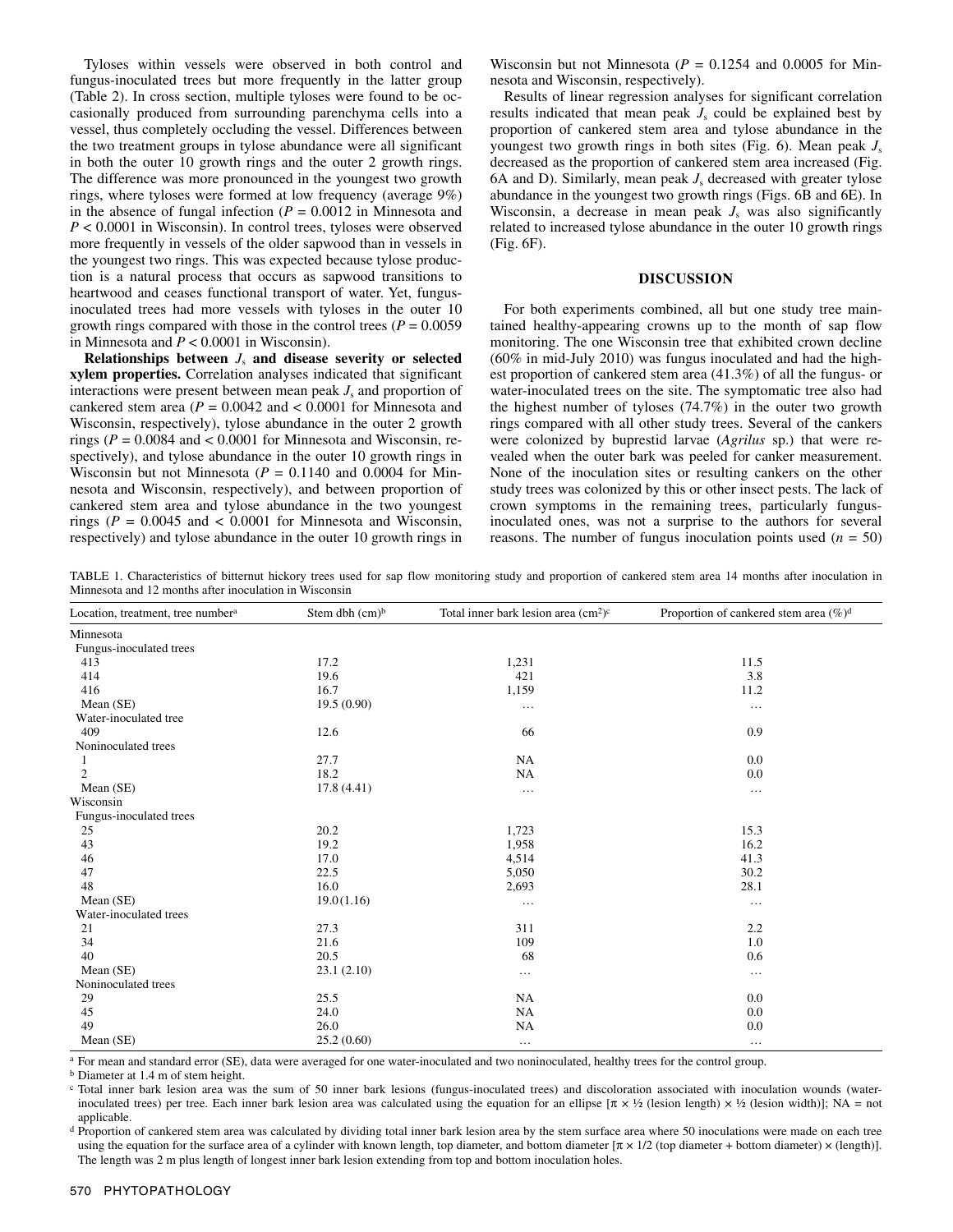![](_page_6_Figure_0.jpeg)

**Fig. 4.** Diurnal changes in sap flow velocity (*J*s) in *Ceratocystis smalleyi*-inoculated trees versus water-inoculated and noninoculated controls on selected days during the study period. A, In Minnesota, data were averaged for three fungus-inoculated trees and one water-inoculated plus two noninoculated, healthy trees for a combined control group. **B,** In Wisconsin, data were averaged for five fungus-inoculated trees, three water-inoculated trees, and three noninoculated healthy trees for each treatment. Ticks in x-axis indicate noon on each day. Error bars indicate standard errors of the  $J_s$  values for each treatment.

|  |  |  |  |  |  | TABLE 2. Xylem properties of control and <i>Ceratocystis smalleyi</i> -inoculated trees <sup>a</sup> |  |
|--|--|--|--|--|--|------------------------------------------------------------------------------------------------------|--|
|--|--|--|--|--|--|------------------------------------------------------------------------------------------------------|--|

| Xylem properties <sup>b</sup>      | Control <sup>c</sup> |       |           | C. smalleyi-inoculated |       |           |          |
|------------------------------------|----------------------|-------|-----------|------------------------|-------|-----------|----------|
|                                    | $\boldsymbol{n}$     | Mean  | <b>SE</b> | $\boldsymbol{n}$       | Mean  | <b>SE</b> | P        |
| Vessel characteristics $(\mu m)^d$ |                      |       |           |                        |       |           |          |
| Mean VD                            | Q                    | 103.3 | 8.9       | 8                      | 101.3 | 2.8       | 0.54     |
| Mean hydraulic VD                  | 9                    | 235.3 | 2.6       | 8                      | 229.5 | 3.7       | 0.19     |
| Tylose abundance <sup>e</sup>      |                      |       |           |                        |       |           |          |
| Youngest $2 \ (\%)^f$              |                      |       |           |                        |       |           |          |
| Minnesota                          | Q                    | 8.9   | 2.6       | 9                      | 30.4  | 4.8       | 0.0012   |
| Wisconsin                          | 18                   | 8.8   | 1.5       | $14^{\rm f}$           | 56.0  | 5.4       | < 0.0001 |
| Outer 10 $(\% )$                   |                      |       |           |                        |       |           |          |
| Minnesota                          | Q                    | 24.5  | 2.2       | 9                      | 36.5  | 3.1       | 0.0059   |
| Wisconsin                          | 18                   | 42.4  | 2.0       | 14                     | 58.9  | 2.5       | < 0.0001 |

 $\mathrm{^a}$  SE = standard error.

b In all, 1,500 vessels were observed per tree.

 $\textdegree$  Data for control trees were pooled from water-inoculated trees and noninoculated trees.

<sup>d</sup> Data were pooled for nine control trees and eight fungus-inoculated trees from two locations because no statistical difference ( $\alpha$  = 0.05) was found by site; *n* =

number of trees. VD = vessel diameter; hydraulic VDs were calculated as  $\Sigma d^5 / \Sigma d^4$  for each tree.<br><sup>e</sup> Percent mean tylose abundance was determined for 500 vessels for each probe location, measured in youngest 2 and out locations.

<sup>f</sup> Extensive colonization of vessels by fungus hyphae did not allow for tylose observation in 1 of 15 sapwood samples.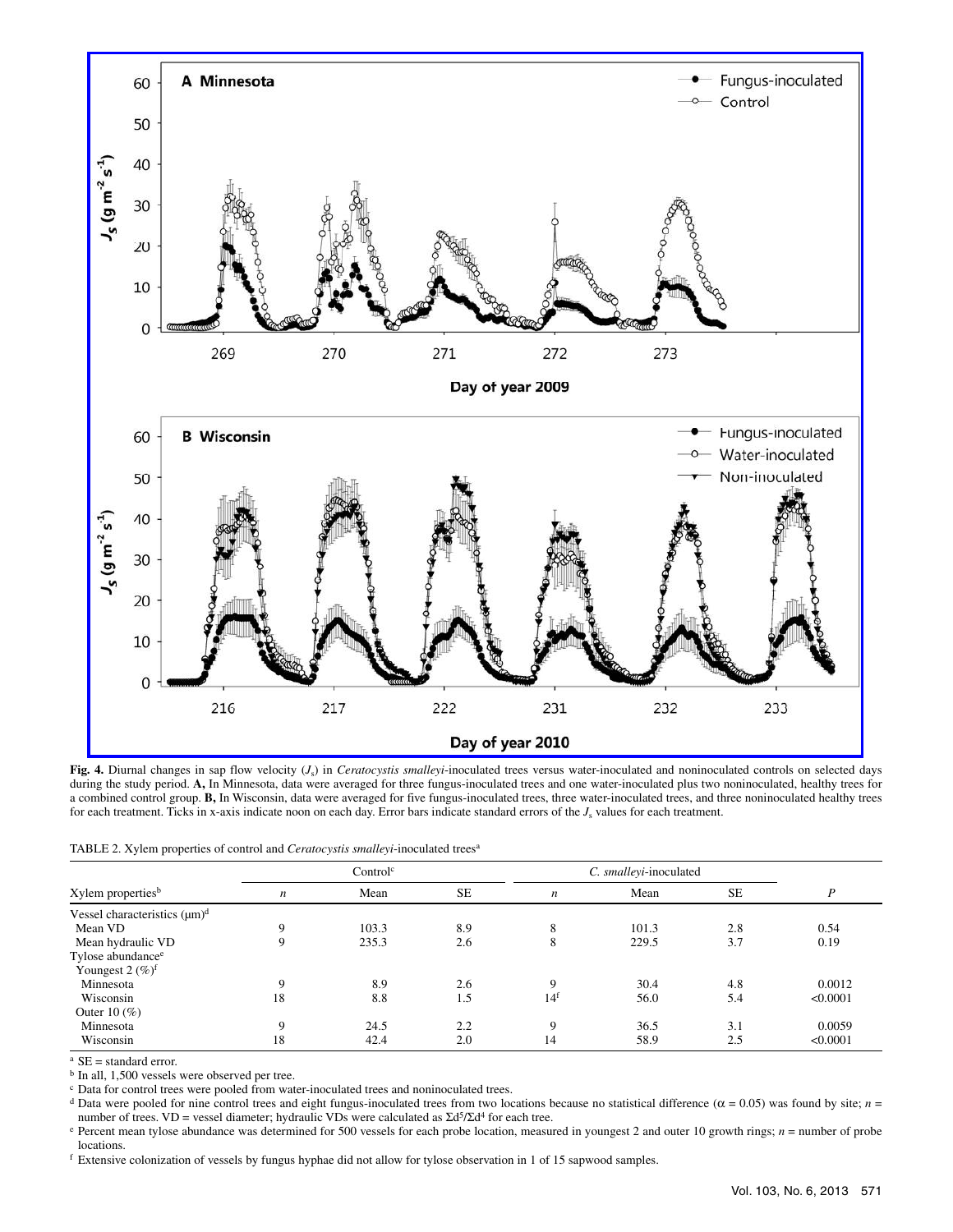and that yielded cankers is generally lower than the number of cankers that have been observed on naturally affected bitternut hickory trees (11,13). The recent hickory bark beetle outbreaks in both stands had ended at least 2 years prior to initiation of the experiments. The inoculation points were  $\leq 6$  m height on the main stem and were not distributed evenly in a band around the tree. The majority of hickory bark beetle attacks and associated Ceratocystis cankers on actively declining bitternut hickory trees are generally found above 6 m in height on the main stem (J. Juzwik, *unpublished data*). Lastly, crown symptom development on trees within stands experiencing hickory bark beetle outbreaks generally occurs over 2 to 3 years. In monitoring five to six trees in each of four plots of such a stand in Shawano, County, WI, crown decline ratings in all but one tree progressed from <20% in July 2009 to 100% dead crown by September 2011 (J. Juzwik, *unpublished data*). The maximum length of time trees in this sap flow study were monitored (prior to destructive sampling) was 12 to 14 months.

The proportion of cankered stem area proved to be a good measure of disease severity. As previously mentioned, the only tree (fungus-inoculated) that exhibited crown decline symptoms had the highest proportion of bark with inner bark lesions compared with all the study trees. Furthermore,  $J_s$  for all the fungus-inoculated trees was always lower than that for control (i.e., water-inoculated or the noninoculated trees in Wisconsin or the combined controls in Minnesota). Sap flow measurements of

![](_page_7_Figure_2.jpeg)

**Fig. 5.** Distribution of vessel diameters for control and fungus-inoculated trees. **A,** Vessel diameter distribution from the youngest two growth rings. Data shown were pooled results of the Minnesota and Wisconsin sites (nine trees for control and eight trees for fungus-inoculated group, 300 vessels per tree were evaluated). **B,** Vessel diameter distribution from the outer 10 growth rings. Data shown were pooled results of the Minnesota and Wisconsin sites (nine trees for control and eight trees for fungus-inoculated group, 1,000 to 1,500 vessels per tree were evaluated). Error bars represent standard error for vessel diameter frequency. The  $\chi^2$  statistics showed no difference in inherent vessel diameter distribution of fungus-inoculated trees versus control trees  $(χ² = 2.34, P = 0.99$  for the youngest 2 growth rings and  $χ² = 0.54, P > 0.99$ for the outer 10 growth rings).

water-inoculated trees were similar to those of noninoculated control ones (Fig. 4B). The mechanical wounds associated with water inoculations had been closed by callus tissue when evaluated after 1 year. Thus, we hypothesize that multiple mechanical damage alone, such as hickory bark beetle damage without *C. smalleyi* infections, is not likely the cause of rapid crown decline in bitternut hickory. In contrast, the reduced hydraulic function observed in trees artificially inoculated with *C. smalleyi* suggests that multiple *C. smalleyi* infections and accompanying host sapwood responses impede water transport in affected trees. Reduced *J*s associated with sapwood colonization by pathogens has been documented for *R. quercivora* in *Quercus* spp. and *P. ramorum* in tanoak (18,30).

Rapid crown decline symptoms can be logically explained by reduced water flow. However, correlation between reduced sap flow and crown dieback or death was not an objective of our hickory field studies. However, such a study would be possible using the same sap flow monitoring system. Sap flow was monitored in Norway spruce mass inoculated with *C. polonica* from 3 weeks prior to inoculation to 5 months after inoculation (15). Dramatic reduction in sap flow was followed by no sap flow 4 to 6 weeks after spruce inoculation. Obvious external symptoms and tree death were observed the next spring (i.e., just <1 year after fungus inoculation) at 403 to 416 points on a 1.2-m-wide band on the lower stem of each tree. If such a study were conducted in bitternut hickory, a minimum of 100 inoculations with *C. smalleyi* starting at 6 m of stem height and extending higher would be needed to mimic natural infections on actively declining trees. Furthermore, the inoculations ideally would be scattered around the circumference of the stem to simulate the spatially dispersed nature of hickory bark beetle attacks. An aerial lift capable of working in the uneven terrain of a forest stand would be required for both inoculation and sap flow monitoring in such a study. A sap flow monitoring study in a naturally affected, actively declining tree could be conducted over time but ongoing attacks by the hickory bark beetle and, possibly, other biotic agents besides *C. smalleyi* could prevent direct correlation between fungus infection and tree death.

Vessel diameter and vessel diameter distribution in the outer 2 and the outer 10 growth rings did not differ for fungus-inoculated versus control treatment. This evidence supports the assertion that reduced  $J_s$  in the fungus-inoculated trees was not a result of their inherent xylem properties. *C. smalleyi* inoculations were correlated with significantly more vessels plugged by tyloses compared with that in water-inoculated and noninoculated control trees. The higher incidence of tyloses in infected trees versus control trees is not a surprising result because tylose formation is a well-known host response to colonization by a xylem pathogen (3). Tyloses are known to form in response to xylem cavitation, which can be induced by pathogens that may physically block a xylem vessel or may secrete substances that alter physical properties of sap within a vessel (16,36). Tylose development also has been found to occur in response to increased ethylene production in grapevine stems that is stimulated by wounding or pathogen colonization (35). Vessel occlusion by such tyloses has been commonly observed in trees with vascular wilt diseases such as oak wilt and Dutch elm disease (3,6,26). *P. ramorum*, the sudden oak death pathogen, also was found to induce tylose formation in tanoak sapwood (4,30).

Of the selected xylem properties considered in our study, only tylose abundance in the youngest two growth rings was significantly and inversely correlated with  $J_s$  in trees on both sites. Tyloses increase resistance to flow of water by reducing the radius of a vessel and may completely occlude the vessel when the tyloses are large or abundant (5). Limited distribution or few tyloses may have little effect on total water transport because, when an individual vessel ceases to function, water can flow around the affected vessel through pit openings into adjacent functioning vessels and continue to move to distal tissues (26). However, ex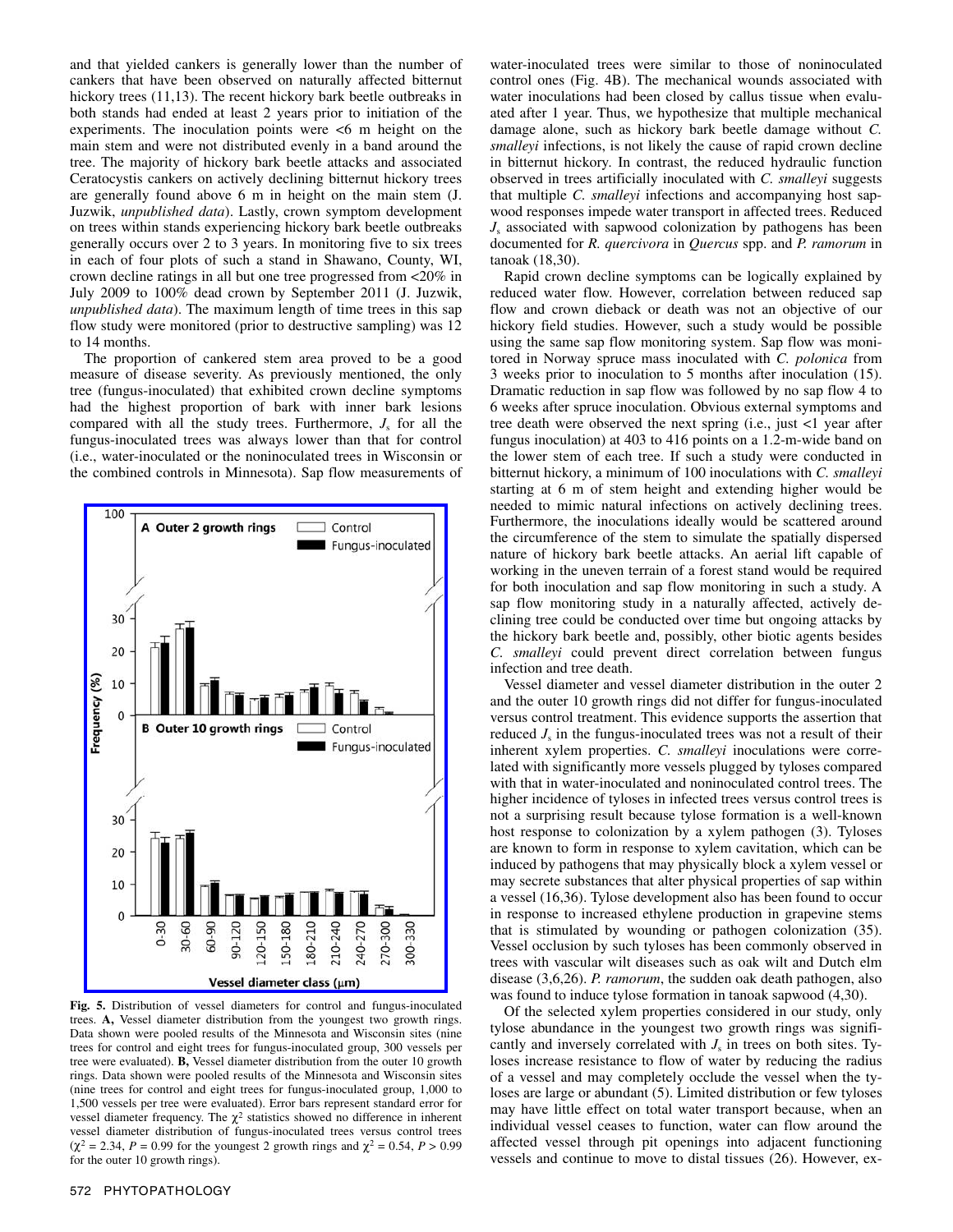tensive occlusion of vessels by tyloses can affect sustained hydraulic transport of trees by dehydration (26). Furthermore, such extensive blockage of xylem vessels increases tension in the remaining vessels to maintain water flow to tree crowns, resulting in increased occurrences of embolism and increasingly reduced hydraulic conductivity (36). Using sap flow and hydraulic conductivity measurements, reduced hydraulic function of xylem in relation to tylose abundance has been documented in tanoak trees either naturally infected or artificially inoculated with *P. ramorum*  (4,30). Therefore, tylose formation associated with *C. smalleyi* infection, particularly in youngest growth rings where the most volume of water is transported, is likely responsible for much of the water transport disruption found in our study. Hickory trees are ring porous; therefore, blockage of large-diameter vessels produced in springwood would exacerbate the impact on water flow. In a separate histological study, Park (27) observed accumulation of gels in vessels as well as tyloses at the margin of discolored sapwood in *C. smalleyi*-inoculated bitternut hickory. Thus, gels also may have contributed to reduced sap flow in our study.

Infection of sapwood by *C. smalleyi* suggests additional symptomology and pathogenesis in affected bitternut hickory trees. Numerous sapwood infections by the fungus are likely required for impaired sap flow to occur because spores of the fungus have not been observed to move systemically throughout an inoculated tree (27). The reduced sap flow resulting from multiple infections is a plausible hypothesis for wilting observed in rapidly declining crowns of affected trees. If additional field studies were conducted and numerous infections were found to correlate with crown decline, *C. smalleyi* could be considered to be a limited vascular wilt pathogen as well as a bark canker pathogen on bitternut hickory. Parke et al. (30) concluded that *P. ramorum* can be a vascular wilt pathogen on tanoak based on their histological and physiological studies of that pathosystem.

We hypothesize that hickory bark beetle damage without accompanying *C. smalleyi* infection is not sufficient to cause the rapid crown decline symptoms observed in forest stands experiencing disease outbreaks. Because Ceratocystis cankers accompanying hickory bark beetle galleries commonly extended beyond the limits of the insect's damage on stems of bitternut hickory with actively declining crowns, girdling of the cambium by tunneling activity of the pest does not occur early enough in development of the disease to cause tree death (9,24,33). We propose that the interaction of the two biotic agents is needed for disease progression and tree death to occur. Based on frequent isolation of the pathogen from hickory bark beetles initiating attacks on bitternut hickory in late summer (11,13), it is apparent that the beetle provides an entry for the fungus to infect the tree. Multiple infections caused by the fungus are then able to disrupt water transport in the affected trees. Thus, numerous bark cankers associated with thousands of hickory bark beetle attacks, numerous sapwood infections underlying the cankers, and fungusinduced anatomical changes in the sapwood correlated with reduced  $J_s$  constitute one plausible explanation for the rapid crown decline symptomology observed in nature.

In conclusion, our study showed that multiple infections of *C. smalleyi* affected physiological function involving water transport in maturing bitternut hickory. Disease severity, as measured by proportion of cankered stem area, was associated with the reduced velocity of sap flow in diseased trees. Tylose abundance

![](_page_8_Figure_5.jpeg)

Fig. 6. Linear regression of mean peak sap flow velocity  $(J_s)$  versus proportion of cankered stem area and tylose abundance with different sites shown separately; **A to C,** Minnesota and **D to F,** Wisconsin. Proportion of cankered stem area was calculated by dividing total inner bark lesion area by the stem surface area where 50 inoculations were made on each tree using the equation for the surface area of a cylinder with known length, top diameter, and bottom diameter  $[\pi \times 1/2]$  (top diameter + bottom diameter) × (length)]. The length was 2 m plus the length of longest inner bark lesion extending from top and bottom inoculation holes. Open circles denote control trees and closed circles denote fungus-inoculated trees.